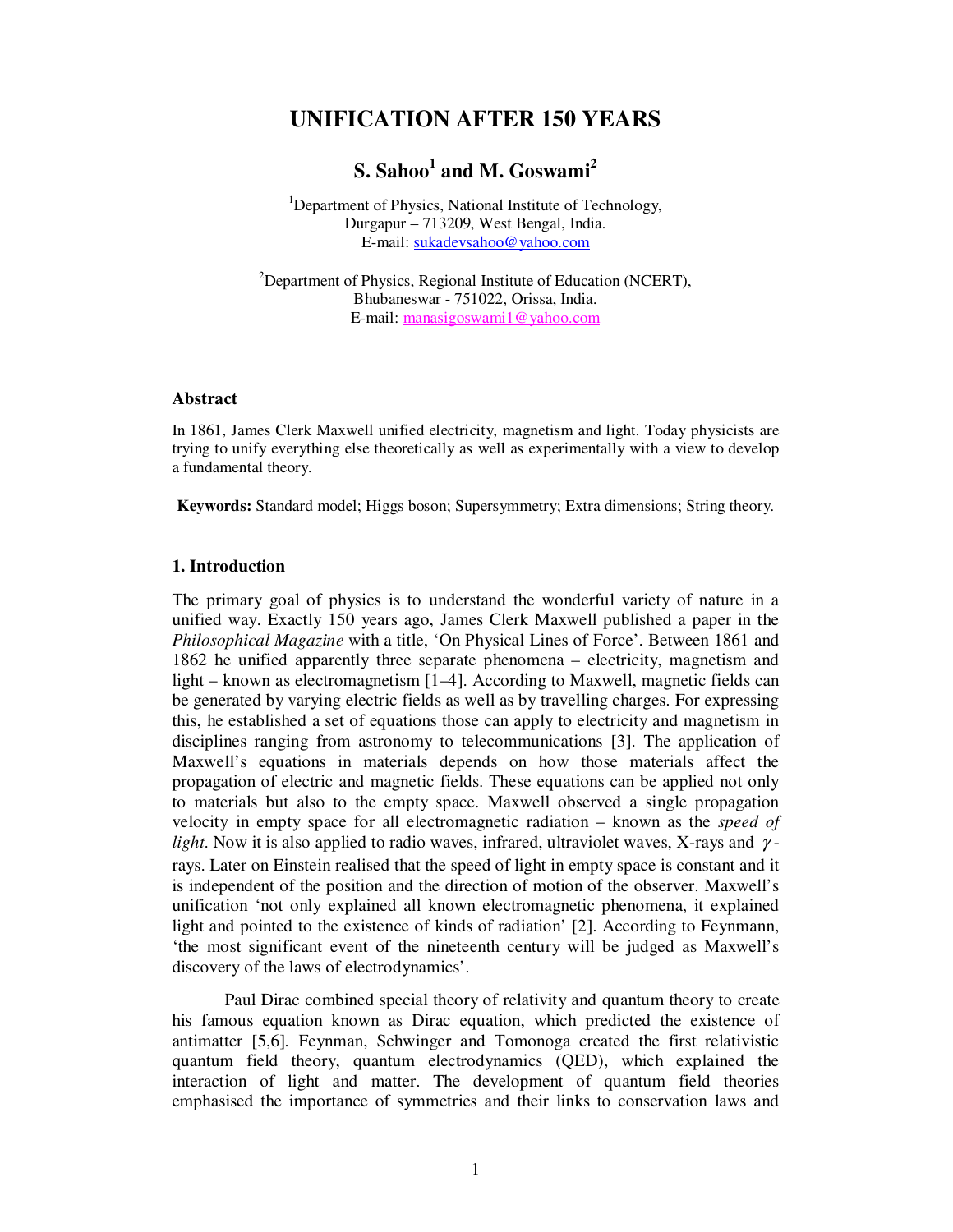unification. In 1918 the mathematician, Emmy Noether proved that every symmetry of nature yields a conservation law; conversely, every conservation law reveals an underlying symmetry [4]. A theory for quark interactions was constructed by analogy with QED. This theory was called quantum chromodynamics (QCD). This theory postulated the existence of massless particles called gluons by which the quarks are held or glued together. In 1960s the weak interaction and the electromagnetism – these two theories were unified by Abdus Salam, Steven Weinberg and Sheldon Glashow and formed electroweak theory. This theory predicted the existence of heavy force carrying particles along with the massless photon, and these (the  $W^{\pm}$  and  $Z^{0}$ particles) were discovered at CERN in 1983. Carlo Rubbia and Simon Vander Meer received the Nobel Prize in Physics in 1984 for this discovery. In the 1970s a new symmetry, called supersymmetry [7,8] was discovered. Supersymmetry introduces a fermionic (bosonic) partner for every boson (fermion) differing by half a unit of spin quantum number. This partner is called superpartner (sparticle) of the origional particle. By combining the symmetries of electroweak and colour interactions theorists proposed many grand unified theories (GUTs) involving supersymmetry. This led to the prediction of new supersymmetric particles accompanying all the known particles. In 1976, supergravity [9] was proposed and attempts were made to combine it with supersymmetric versions of the standard model to stand as quantum gravity (Figure1) [10].

> $Electricity + Magnetism + Optics = Electromagnetism$  $Electromagnetism + Quantum theory = QED$  $QED + Weak interaction = Electroweak theory$ Strong interaction  $+$  Quantum theory  $=$  QCD  $QCD$  + Electroweak theory = GUT  $GUT + Gravity = Quantum gravity (String theory ?)$

The two theories, the electroweak theory and the QCD, form the standard model (SM) [11,12] of elementary particles. This model assumes three generations (or families) of quarks and three generations of leptons. Quarks are called (up, down), (charm, strange), and (top, bottom). Leptons are called (electron, electron-neutrino), (muon, muon-neutrino) and (tau, tau-neutrino). All neutrinos are assumed to be massless and neutral. The first generation quarks and leptons are found in ordinary matter. But second and third generation quarks and leptons are found only in cosmic rays and accelerators. The final particle of the SM, the Higgs boson (H), has not been discovered yet. It is very important because it is responsible for the mechanism (Higgs mechanism [13,14]) by which all other particles acquire mass. The Higgs discovery could take the unification a giant step by filling in the last and most crucial piece of the SM. It is expected that the Higgs boson will be produced and studied at the Large Hadron Collider (LHC), the world's largest particle accelerator.

The SM unifies the strong, electromagnetic and weak forces. It does not take into account the gravitational force. That is why physicists are not satisfied with the unification at this stage. The ultimate goal is to construct a unified theory that would reveal how all observed particles and forces are just different manifestations of a single underlying system, which can be expressed within a common mathematical framework [1]. The gravitational force is based on the Einstein's general theory of relativity. This theory is based on the principles of classical mechanics and not of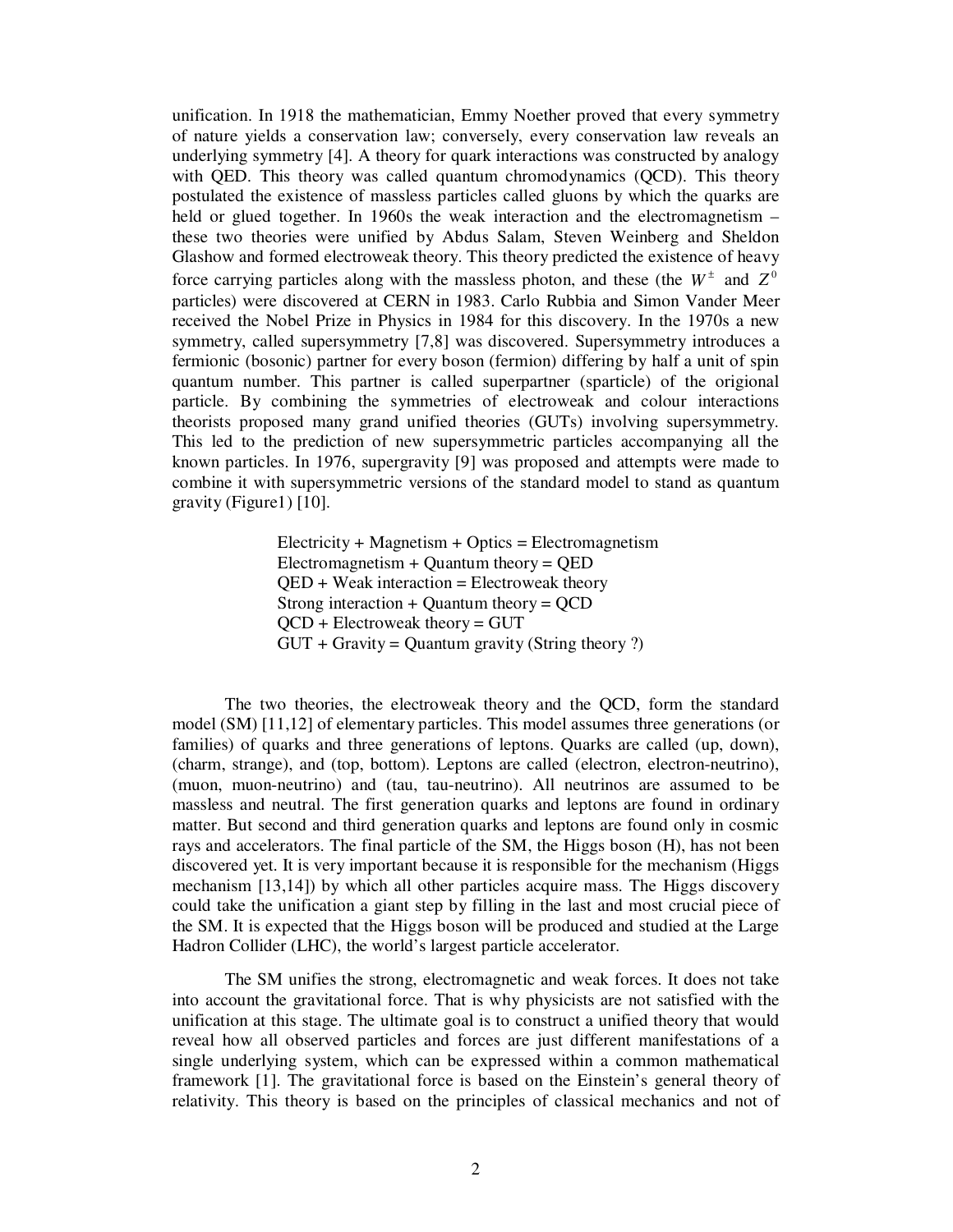quantum mechanics. Since other forces in nature obeys the rules of quantum mechanics, any theory that attempts to explain gravity as well as the other forces of nature must satisfy both gravity and quantum mechanics. Quantum mechanics works at very small distances. For example, the physics of molecules, atoms, nuclei and elementary particles can be described within the framework of quantum mechanics. But general theory of relativity describes gravity at large distances. For example, the physics of the solar system, neutron stars, black holes and the universe itself can be described within the framework of general theory of relativity. It is seen that string theory [15–17] works very well at large distances where gravity becomes important as well as at small distances where quantum mechanics is important. This is why string theory comes into picture.



**Figure 1: Unification of fundamental forces**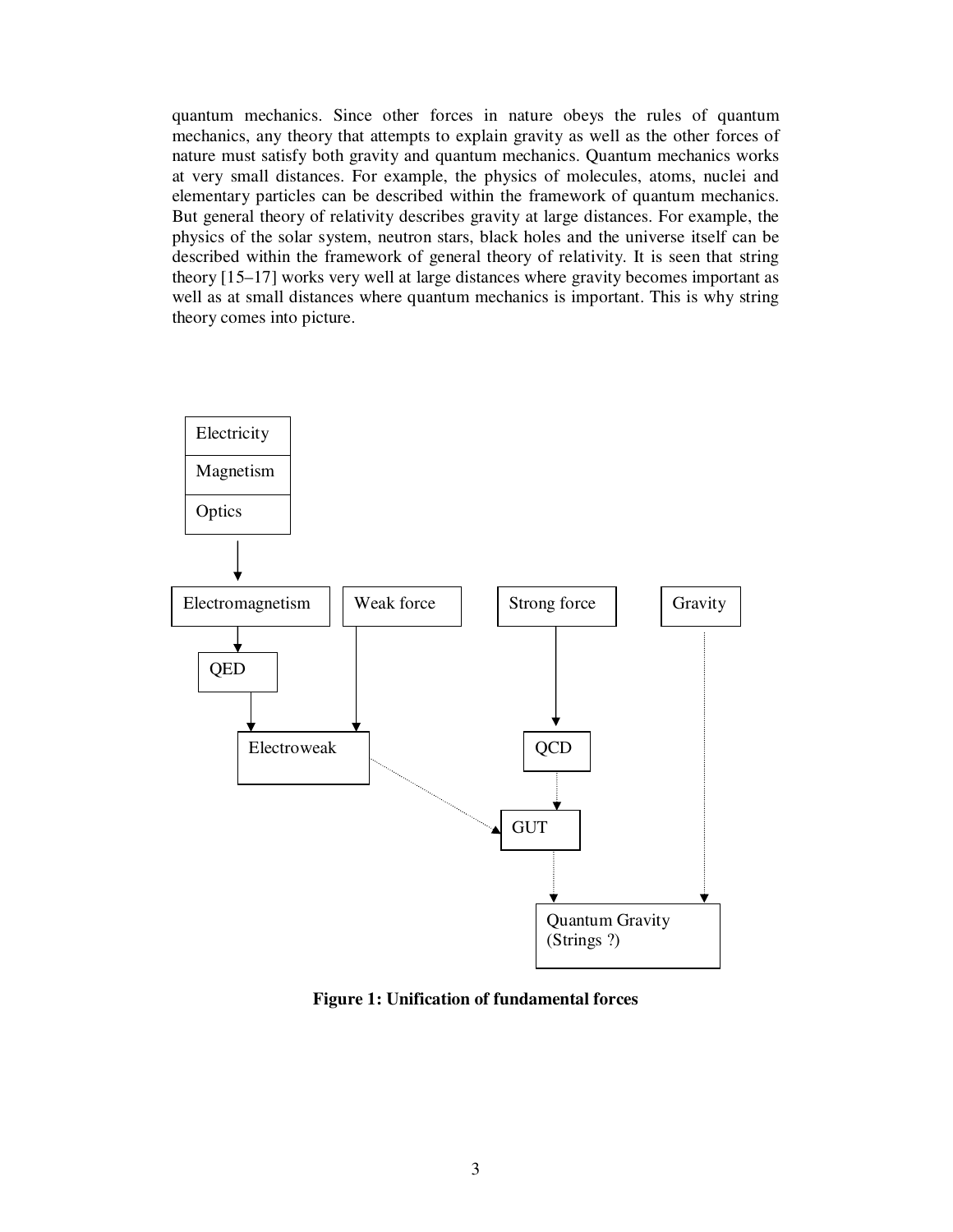String theory is an attempt to unify all the four fundamental forces of nature. In the standard model the elementary particles are mathematical points. But in string theory, instead of many types of elementary point-like-particles, we assume that in nature there is a single variety of one-dimensional fundamental objects known as strings [18]. It is not made up of anything but other things are made up of it. Like musical strings, this basic string can vibrate, and each vibrational mode can be viewed as a point-like elementary particle, just as the modes of a musical string are perceived as distinct notes. String theory [19,20] provides a framework to address some fundamental issues in cosmology and elementary particle physics. Examples are dark matter, dark energy, supersymmetric particles, unification of all interactions, etc. In 2005, the scientists in the Relativistic Heavy Ion Collider (RHIC) at Brookhaven National Laboratory in New York discovered that string theory could be as useful as QCD in explaining the strong nuclear forces involved in a quark-gluon plasma. Recently, it is also claimed that string theory can be applied in condensed matter physics. It is claimed that string theory will explain the origin of high-temperature superconductivity [21]. A type of black hole predicted by string theory may help to explain the properties of a mysterious class of materials called 'strange metals' [22]. String theory can also be applied to describe the behaviour of hot particle plasma and supercooled lattices of atoms. For a long time string theorists have proposed an idea that there should be only one fundamental theory which describes our world and that is our string theory. The completeness of unification in physics requires the real existence of Higgs boson, supersymmetry, and extra dimensions etc which are discussed in the next sections very briefly.

#### **2. Higgs boson**

The Higgs boson is a hypothesized particle, which if it exists, would give the mechanism by which particles acquire mass. The standard model suggests that just after the big bang all particles were massless. As time passed on, the universe cooled and temperature fell below a critical value, an invisible field called the 'Higgs field' filled all space [23]. The particle associated with the Higgs field is called the Higgs boson. Since the Higgs field is a scalar field, the Higgs boson has no spin, and hence no intrinsic angular momentum. The Higgs boson is also its own antiparticle and is CP-even. One of the important properties of this field is that the Higgs field is exactly the same everywhere whereas the magnetic or gravitational fields vary from place to place. When particles are moving in a uniform Higgs field, they change their velocities i.e. they accelerate. The Higgs field exerts a certain amount of resistance or drag, this is the origin of inertial mass.

The Higgs boson interacts with or couples to elementary particles proportionally to their masses [24]: the more massive is the particle, the stronger is its interaction with the Higgs boson. The Higgs boson has not been discovered yet. The value of the Higgs mass is not specified in the SM. From both the direct and indirect measurements the entire mass range of the Higgs boson is expected as 114.4 GeV  $\leq m_H \leq 1$  TeV. The LHC at CERN is expected to measure the mass of Higgs boson accurately. But there is no guarantee that the LHC will find it [23]. Recently, in late April, 2011 results from the LHC seemed to show a preliminary signal of the Higgs boson [25]. John Ellis, a theoretical physicist at King's College London says, it is entirely possible that the LHC will turn up not one Higgs particle, but a whole family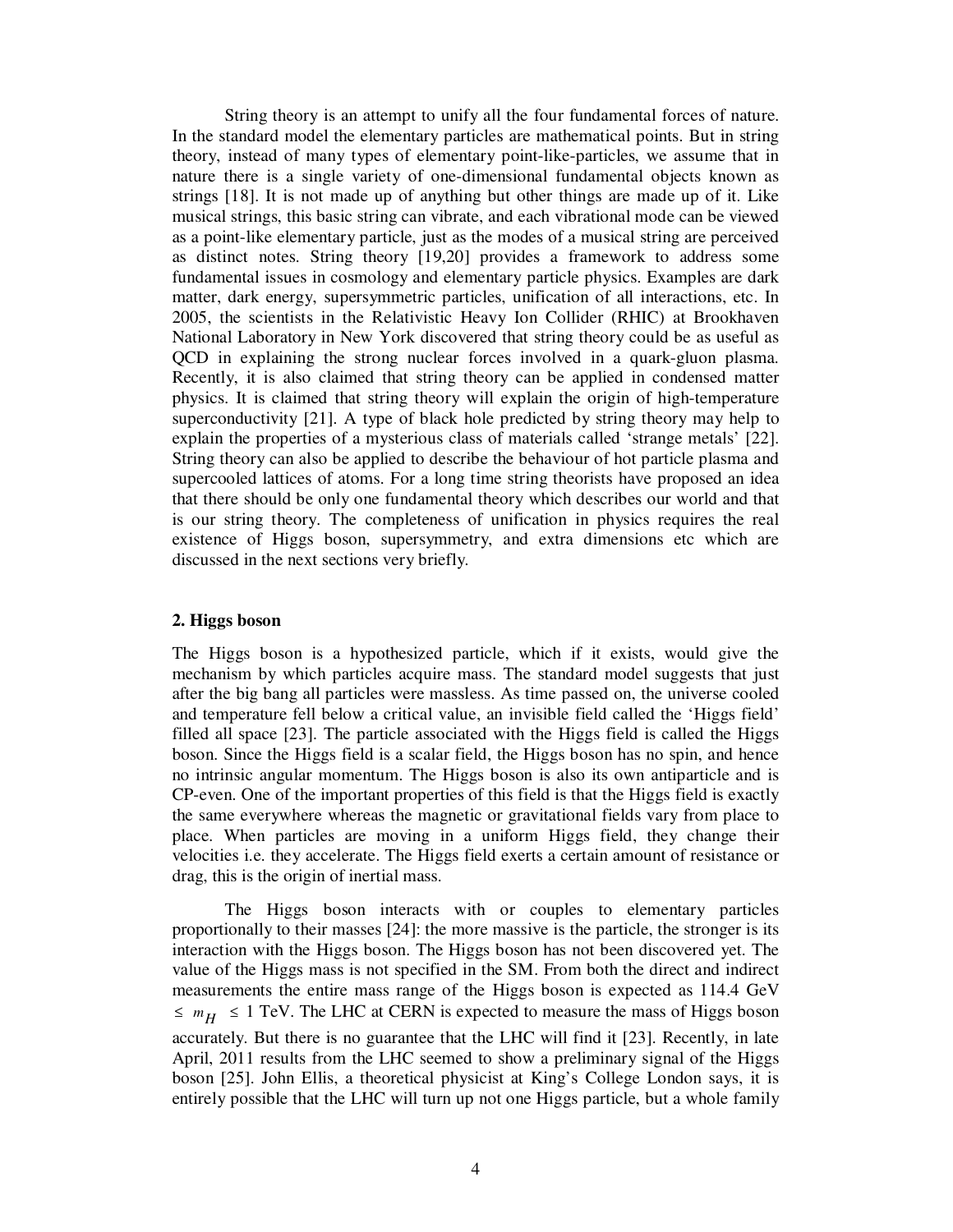of them. The Higgs boson gives mass to every elementary particle which has mass, including the Higgs boson itself. That is why it is often called as "the God particle" [26], after the title of Leon Lederman's book, *The God Particle: If the Universe is the Answer, What is the Question?*.

#### **3. Supersymmetry**

Supersymmetry is a hypothetical symmetry between fermions and bosons. Unlike traditional symmetries, supersymmetry does not treat bosons and fermions as two different classes of particles. The supersymmetry operation converts bosons into fermions and vice versa. For each particle, it predicts the existence of a superpartner (hence, doubles the SM particle spectrum) which should have the same properties but with a spin different by a unit  $\frac{1}{2}$  and also a different mass as supersymmetry must be broken in nature. As a matter of convention, fermionic superpartner of known bosons are written by the suffix -*ino* (for example, "gravitino, photino, gluino" etc.); the bosonic superpartners of fermions are written by a pre-fixed *s*- (for example, "squark, slepton" etc.). The discovery of any such bosinos and sfermions would confirm the important prediction of superpartners, which is common to all supersymmetric models. For every particle, supersymmetry predicts a partner (sparticle) with spin differing by one half [27]. Some particles, and their superpartners [10,28] are given in Table 1.

| <b>Matter particle</b> | <b>Spin</b>   | Superpartner | <b>Spin</b>   |
|------------------------|---------------|--------------|---------------|
|                        |               |              |               |
| Electron               | $\frac{1}{2}$ | Selectron    | 0             |
| Muon                   | $\frac{1}{2}$ | Smuon        | 0             |
| Tau                    | $\frac{1}{2}$ | Stau         |               |
| Neutrino               | $\frac{1}{2}$ | Sneutrino    | 0             |
| Quark                  | $\frac{1}{2}$ | Squark       | 0             |
|                        |               |              |               |
| <b>Force-carrier</b>   | Spin          | Superpartner | Spin          |
|                        |               |              |               |
| Graviton               | 2             | Gravitino    | 3/2           |
|                        |               |              |               |
| Photon                 |               | Photino      | $\frac{1}{2}$ |
| Gluon                  |               | Gluino       | $\frac{1}{2}$ |
| $W^{\pm}$              |               | $Wino^{\pm}$ | $\frac{1}{2}$ |
| ${\rm Z}^0$            |               | Zino         | $\frac{1}{2}$ |

**Table 1** 

Supersymmetry helps in the grand unification of the strong, weak and electromagnetic forces, leaving gravity alone. In the SM, the strong force's interaction strength is different from the strengths of the weak and electromagnetic forces. But if supersymmetry is assumed to really exist, quantum corrections show that all the three strengths to be exactly equal, which is expected if these forces are actually one or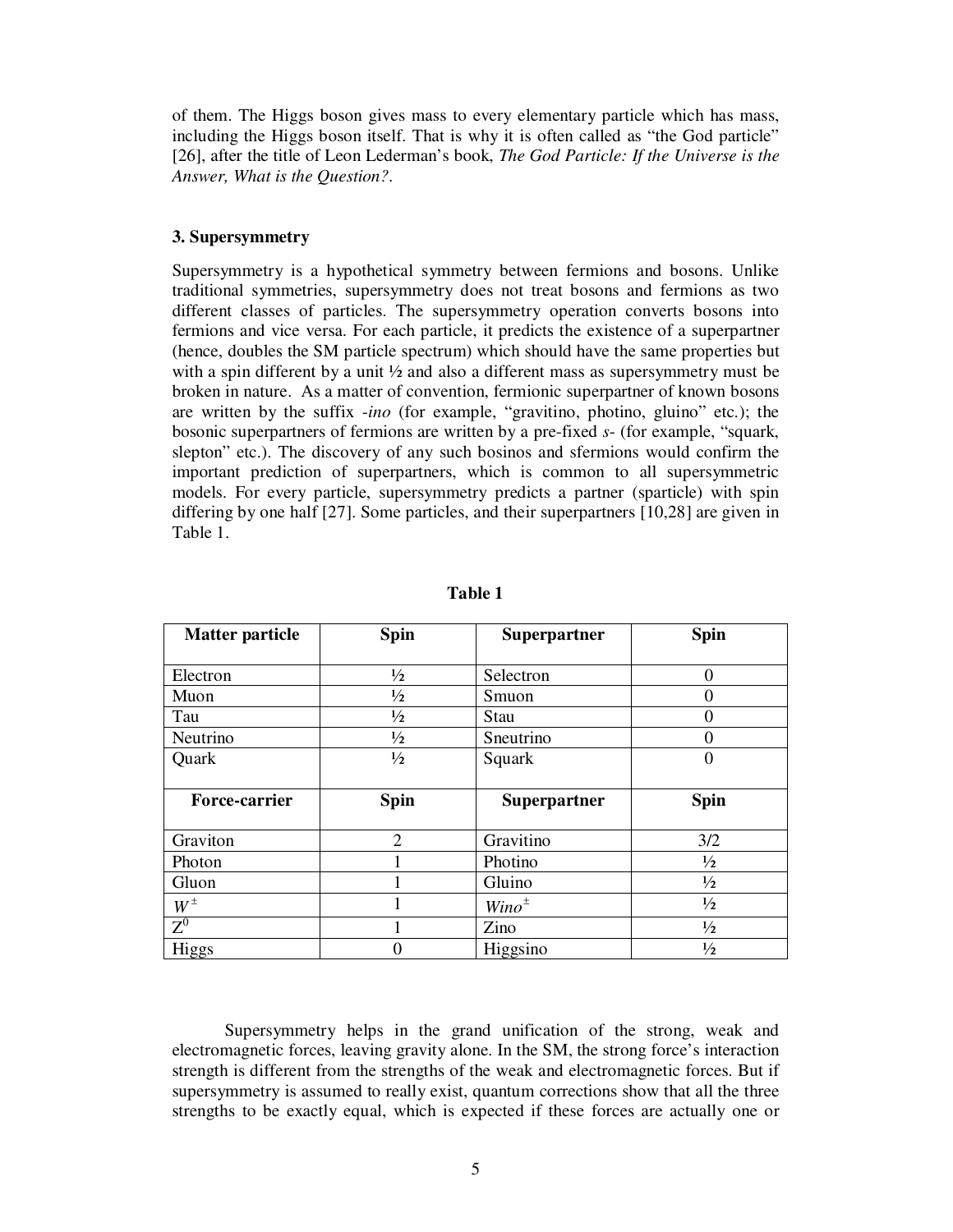unified. Supersymmetry may provide an explanation for dark matter problem in cosmology and provides some dark matter candidates like neutralino, gravitino etc. Supersymmetry protects the Higgs mass from acquiring large values [24]. The theoretical proposition of supersymmetry needs to be experimentally tested i.e. sparticles of elementary particles must be observed in high-energy collider experiments. It is hoped that supersymmetry will experimentally be tested at colliders: Large Hadron Collider (LHC) and International Linear Collider (ILC) [29]. Although it is a debatable question whether nature possesses supersymmetry or not, there are many fruitful applications of supersymmetry both in the area of high-energy particle physics and in quantum mechanics.

## **4. Extra dimensions**

String theory can be formulated in 10-dimensional space-time rather than the 4 dimensional space-time (3 spatial and 1 time dimension) in which we live. So physicists require extra dimensions for unification beyond the standard model. According to Kaluza and Klein, if we assume that 6 spatial dimensions are curled up into tiny sizes, while the remaining 3 dimensions extend to infinity (or at least to very large distances) then 9-dimensional space will be seen as 3-dimensional space. This process is known as compactification [15,30]. But unfortunately such extra dimensions have not been observed directly till today. These hidden dimensions are still in hiding [31]. The LHC could detect those extra dimensions if the particles generated by collisions have enough energy and therefore short enough wavelengths to start spiralling around those tightly curled dimensions. Albert de Roeck, the deputy spokeman of the Compact Muon Solenoid (CMS) experiment at the LHC, says that if the size of the extra dimension is smaller than  $10^{-19}$  metres, then the energy required to probe them will be beyond the LHC's reach [1]. Again Michael Duff, a physicist at Imperial College London has said that if there are extra dimensions they are at the Planck scale of  $10^{-35}$  metres. So there is no guarantee that the LHC will find them. Still then we hope for positive result.

#### **5. Conclusions**

Search for a unified theory is not completed till today. Even if Einstein, the greatest physicists of the  $20<sup>th</sup>$  century, spent his last thirty years (which is more than half of his scientific career) in search of a unified theory of physics [32]. But he was not fully successful. He himself admitted in 1954, "*I must seem like an ostrich who buries its head in the relativistic sand in order not to face the evil quanta*". Now we hope that at very high energies, gravitational force will unite with the other three fundamental forces into a single 'superforce'. If this hypothesis is correct then during the first instants of the big bang the universe was dominated by this unified superforce. Thus, the microscopic world of high-energy particles and fundamental forces is extremely linked to the large scale structures of the universe. Many physicists think that the "string theory" is the most promising candidate theory for a unified description of the fundamental particles and forces existing in the nature including gravity.

 String theory is an attempt to unify all the four fundamental forces by modelling all particles as various vibrational modes of an extremely small entity known as *string*. All the elements are there: quantum mechanics, bosons, fermions, gauge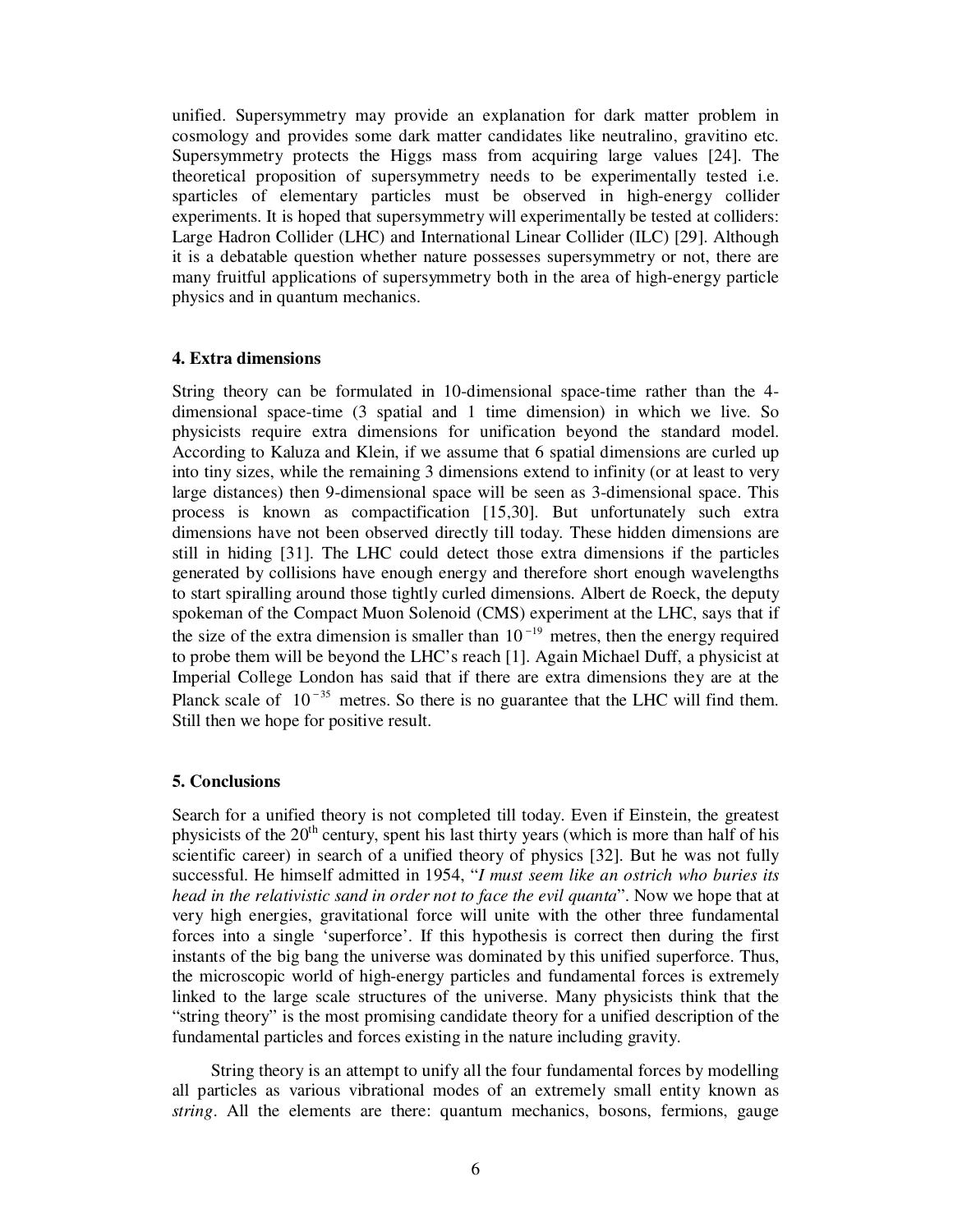groups and the gravity, and in this sense be "quantum gravity". This theory requires six extra spatial dimensions beyond the real 4-dimensional world in which we live. It is assumed that these extra dimensions are curled up into so small sizes that we are unable to detect its existence directly. Till today there is no experimental confirmation of string theory [20]. Still now there are two big problems [33,34] in the string theory: (i) Typical size of the string is of the order  $10^{-33}$  cm. In order to see this structure we need extremely powerful microscopes, or equivalently, extremely powerful accelerators which can accelerate particles to an energy of order  $10^{19} m_p c^2$ , where  $m_p$ is the mass of a proton at rest. But at present we have succeeded in accelerating particles up to only an energy of about  $10<sup>3</sup> m<sub>p</sub> c<sup>2</sup>$ . This is why the size of strings remains beyond the dreams of experimental physics for the near future i.e. big problem for small size [33]. (ii) At present, we do not even know the full equations of string theory and its complexity leads to a large number of possible solutions. But we do not know the appropriate criteria for selecting those that apply to our universe.

The fate of the string theory will be determined by its experimental predictions. We hope the LHC / ILC will search for the existence of string theory. If the string theory is verified in experiments, it will completely revolutionize our concepts of space, time and matter. It will reveal secrets of the universe [35]. The search for a unified theory is indeed a valuable one, and should be continued in order to further the understanding of all humankind. Although 150 years have already passed after Maxwell's unification, the unification process is not completed yet. It is expected that the work of unification [36] will be completed by 2050. But can we actually do it? This will not be the end of physics. But it will mark the end of a certain kind of physics: the search for a unified theory that entails all other facts of physical science.

#### *References*

- 1. M. M. Waldrop, *Nature,* **471**, 286 (2011).
- 2. P. Balaram, *Curr. Sci*., **100**(8), 1117 (2011).
- 3. Editorials, *Nature,* **471**, 265 (2011).
- 4. A. Beiser, *Concepts of Modern Physics*, 6<sup>th</sup> Edition, Tata McGraw-Hill Company Limited, New Delhi (2004).
- 5. P. A. M. Dirac, *Proc. R. Soc*., **A117**, 610 (1928); P. A. M. Dirac, *Proc. R. Soc.,* **A118**, 351 (1928).
- 6. S. Sahoo, R. K. Agrawalla and M. Goswami, *Physics Education (IAPT)*, **23**(4), 273 (2007).
- 7. S. Sahoo and M. Goswami, *IAPT Bulletin*, **24**(5), 140 (2007); M. E. Peskin, arXiv: 0801.1928 (2008).
- 8. S. K. Soni and Simmi Singh, *Supersymmetry*, Narosa Publishing House, India (2000); G. Kane and M. Shifman, *The Supersymmetric World*, World Scientific Publishing Co. Pte., Singapore (2000).
- 9. M. Jacob, *Supersymmetry and supergravity*, Netherlands and World Scientific Publishing Co. Pte., Singapore (2000).